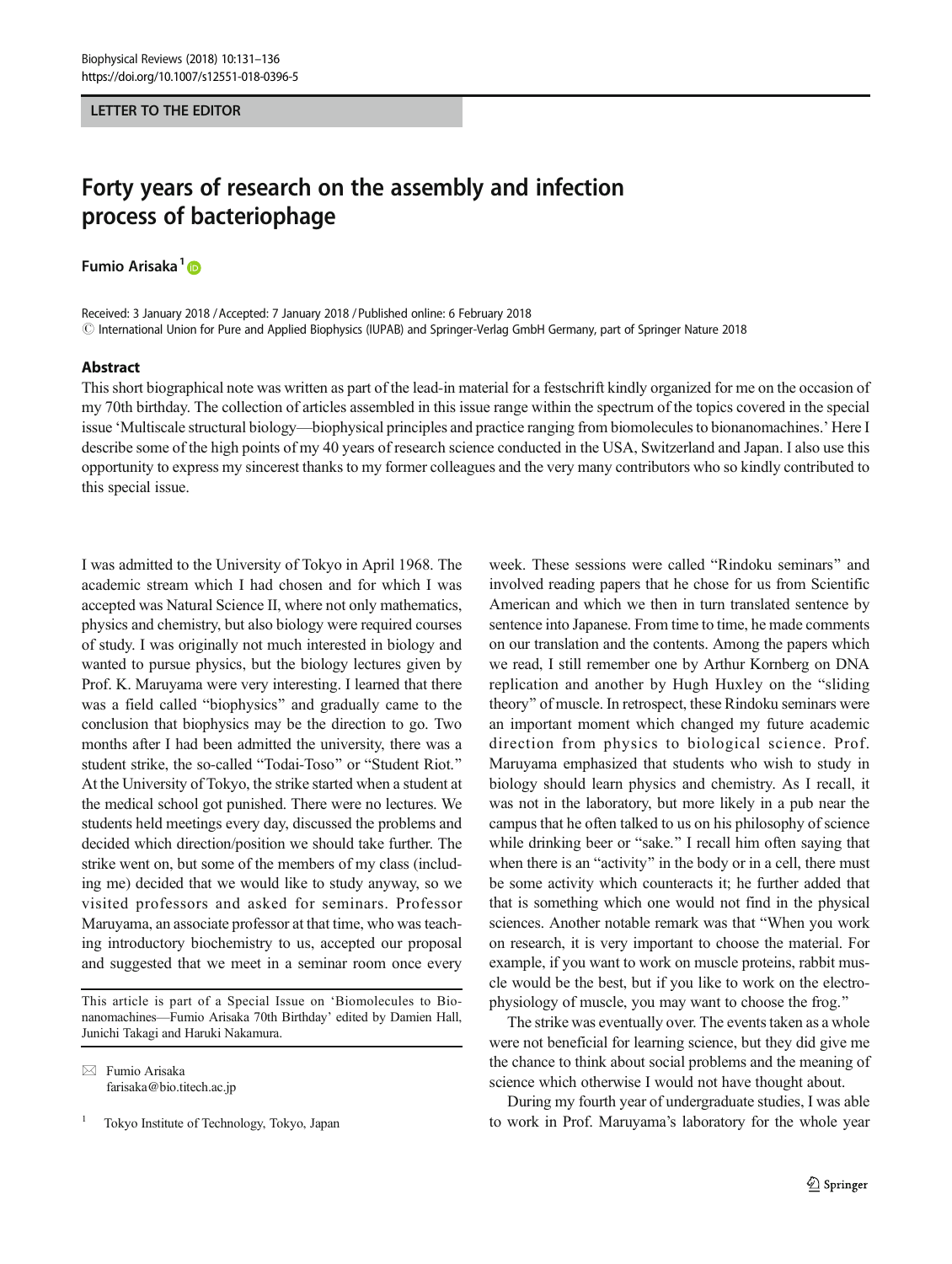where I studied the contraction of actomyosin fiber upon addition of ATP. To make the actomyosin fiber, we spread a concentrated actomyosin solution over the surface of a buffer solution in the Langmuir trough. The partially denatured actomyosin layer made fibers, and the generated force was measured under various conditions.

Before I entered graduate school, Prof. Maruyama moved to Kyoto University. In response to my inquiry as to where I should go, he suggested that I go to the laboratory of Prof. Haruhiko Noda who was a biophysical chemist. The title of my project for my Masters thesis was the kinetic aspects of actin polymerization. In that project I observed actin polymerization by measuring released  $32P$ -labeled phosphate and changes in flow birefringence upon polymerization. Some electron microscopy data of the time-dependent length distribution of actin filaments were measured by Dr. Kawamura, who also worked in the laboratory, and made available to me. The time-dependent length distribution was simulated by solving differential equations of polymerization by the Runge–Kutta–Gill method. The aim of my Master's project was to explain the mechanism of polymerization and depolymerization of actin.

At the time I started working in Prof. Noda's laboratory, Dr. Ikai had just come back from the USA and was an Assistant Professor. He had obtained his Master's degree in Prof. Noda's laboratory and then had gone to the USA where he obtained his Ph.D under the supervision of Prof. C. Tanford at Duke University. Conversations with Dr. Ikai awakened an interest in studying abroad for my Ph.D. Dr. Ikai mentioned that studying abroad as a student has a number of advantages over going abroad as a postdoc, including English development, a closer relationship with the professor of a major laboratory, as well as working with individuals in the academic world, many of whom would likely become friends for life. I wrote letters to Professors S. Timasheff, C. Tanford and K. Van Holde according to his advice. Based on their replies, I decided to go to Prof. Van Holde's laboratory at Oregeon State University (OSU), mainly because he indicated that I could get a scholarship there from the first year onward.

There was some financial problems to going abroad. My father had passed away in 1970 when I was a sophomore and as such I was not able to receive any financial support from my family. Dr. Ikai encouraged me to apply for a scholarship from the Japan Society for the Promotion of Science (JSPS). There was a fellowship for students who wished to study in the USA which was very competitive; students from all fields, including the humanities, were eligible to apply, and only 16 were to be selected—but I sent in an application anyway without very high expectations. It turned out that I was very lucky and was one of the 16 students selected; the fellowship paid for the tuition, travel costs as well as some living expenses for 1 year at OSU. I then finished my Masters course in Prof. Noda's laboratory in March 1974. As several months remained before I could leave for the USA, I stayed in the laboratory and carried out more experiments for publication. The results were published in Biochimica et Biophysica Acta in 1975 (Arisaka et al. [1974](#page-5-0)).

I departed from Haneda Airport in July 1974 for San Francisco. It was the first flight of my life. The first destination was Austin, Texas, because JSPS had arranged for all 16 recipients of the fellowship to go to somewhere different from the final destination, i.e. the respective graduate school, to improve our ability to communicate in English and to give us the chance to learn some aspects of American culture that foreign students should be aware of. For example, I remember the instructor saying that it was not considered intrusive or impolite to talk about religion with a host family, but it was not wise to talk about politics. It was a very hot summer, but I enjoyed my 6-week stay in Austin and the the special English course. During the English course, we visited several places, including the capital building of the State of Texas and NASA in Houston. After the course, I visited a couple of friends, Kazuo Sutoh and Hiroshi Mizutani, who lived on the East Coast. At that time, Kazuo had a postdoc position at Johns Hopkins University where he was doing research on myosin in the laboratory of Prof. William Harrington and Hiroshi was a Ph.D. student studying the origin of life under the guidance of Prof. Cyril Ponnamperuma at the University of Maryland. Both were former students of Prof. Noda. After the visit, I flew over the continent to the West Coast and arrived in Corvallis, Oregon at the end of September and met Prof. Ken E. Van Holde. The rainy season was just about to start.

Prof. Van Holde offered me two research options for my Ph.D project, namely, chromatin or hemocyanin. After some consideration, I chose hemocyanin because I thought it may give more quantitative results; however, I also recognized that I did not have courage to immediately jump into the very competitive field of chromatin biology. To obtain hemocyanin from the shrimp, Calianassa californiensis, I went to the west coast of Oregon, close to the OSU marine biological station, with a couple of friends once or twice every month, which was quite nice. Hemocyanin was easy to purify by a one-step gel filtration process. It exists in the hemolymph at a concentration of approximately 60 mg/mL in a rather pure form, and a major contamination protein was easily removed by sizeexclusion chromatography.

I collected oxygen-binding data of hemocyanin using a tonometer connected to a quartz cell to allow measurement of the absorbance change. The oxygen-binding properties depended on pH and  $Mg^{2+}$  ion concentration. In turn, pH and the  $Mg^{2+}$  concentration also affected the association state of hemocyanin, which I measured by sedimentation velocity. The association of hemocyanin was in dynamic equilibrium between the hexamer (we called it a monomer) and 24-mer (we called it a tetramer). After 1 year of experiments, I had collected a sizable amount of oxygen-binding data and subunit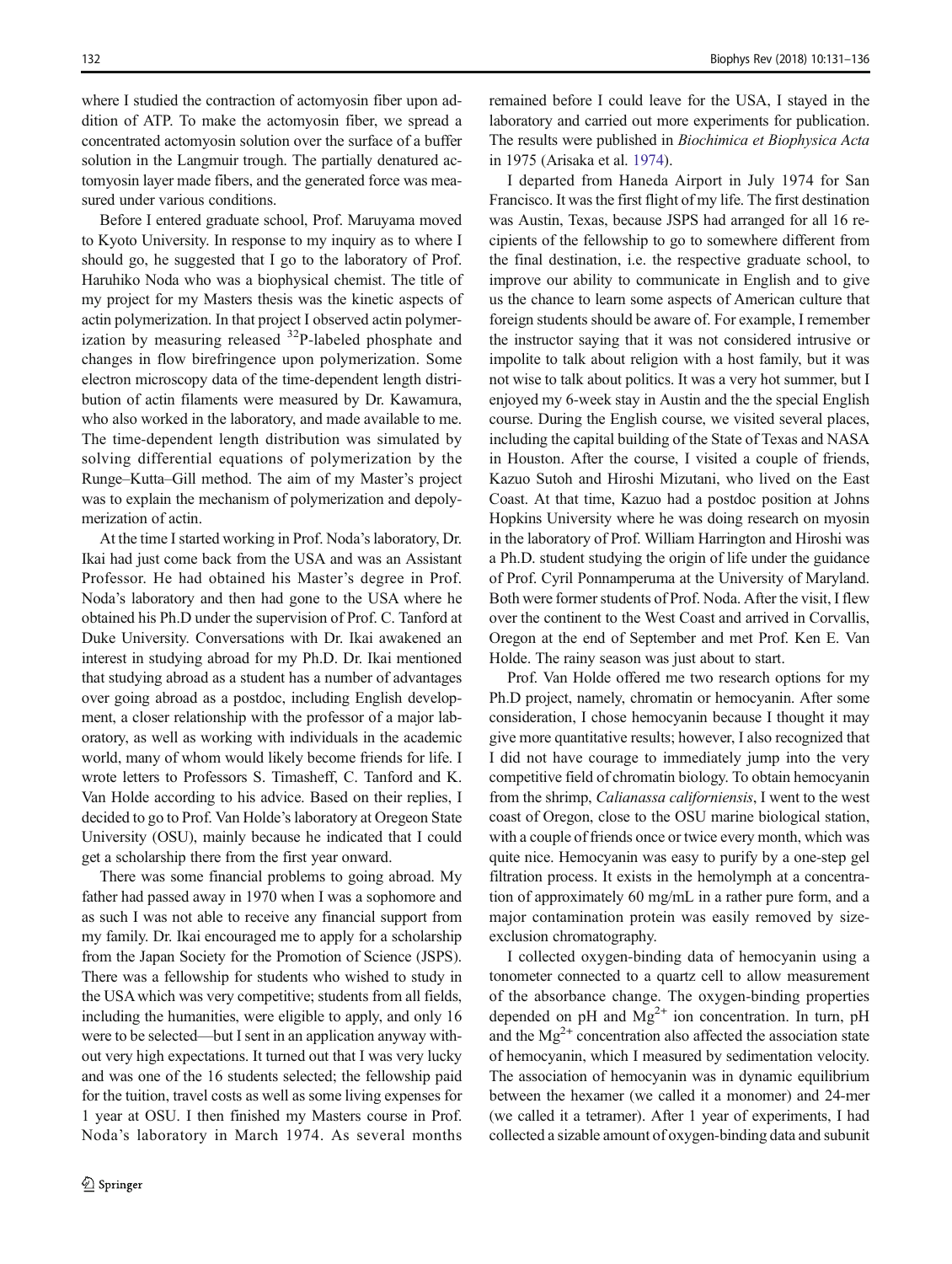association–dissociation data. However, I then faced the problem of how to co-relate the two kinds of data. Although puzzling out this dilemma took awhile, at some point I remembered John Schellman's paper on "Macromolecular binding" which had appeared in *Biopolymers* a couple of years earlier (Schellman [1975](#page-5-0)) in which he related the dimer–tetramer association equilibria of hemoglobin and oxygen binding. When I first read the paper more than 1 year earlier, I was not able to understand the details of the theory, but now I could! I was very excited and immediately started applying the theory to my hemocyanin system. I was very happy because all of a sudden I thought I understood what was happening in the system. I also understood what J. Wyman meant by "linked functions." When I told Ken about it, he also got very excited and told me to start writing my Ph.D. thesis. The work was ultimately published in the Journal of Molecular Biology (Arisaka and Van Holde [1979](#page-5-0)).

It was on June 21, 1977 that I was granted a Ph.D. degree at the commencement ceremonies of OSU. My future wife, Hiroko, whom I had met in Corvallis and was to marry in the coming September, came over from Japan to see me and to celebrate my achievement. A year or so earlier, I had discussed with Dr. Wolfgang Weischet, a postdoc in Prof. Van Holde's laboratory, the possibility of obtaining a postdoc position in Europe. He had obtained his Ph.D. at the Biocenter of the University of Basel and recommended me to Prof. Jürgen Engel at the Department of Biophysical Chemistry. I wrote a letter to Prof. Engel to convey my wish to work in his laboratory and was surprised to receive his positive answer right away. Later, I learned that Prof. Engel liked and respected Ken Van Holde and that also a talented former Japanese postdoc currently working in Prof. Engel's laboratory, Dr. Hiroshi Maeda, supported my application; the support of both these men most certainly played a major role in obtaining the postdoc. Before going to Switzerland, I had a chance to participate in the physiology course of the Marine Biological Laboratory in Woods Hole, which Prof. Van Holde had organized for that year. That was a wonderful course. After the course was finished, I went back to Japan to marry Hiroko and we then went to Basel together.

It was at the end of September 1977 that we arrived in Basel. The Department of Biophysical Chemistry was on the sixth floor. Prof. Jürgen Engel had been working on collagen and actin, which polymerize to form long fibers. Before I arrived in Basel, I was thinking about going back to the muscle field, but he mentioned that I could work on either actin or the tail sheath protein, gp18, of phage T4, which they had recently started to work on. The phage project sounded very interesting, mainly because it was something which Max Delbrück worked on, but also because it looked more alive than protein molecules or protein oligomers to me. However, I had only a limited knowledge of microbiology and so I was not sure if I could work on phages. After I decided to work on gp18 of phage T4, Prof. Engel introduced me to Prof. Edward Kellenberger, an electron microscopist and well-known biophysicist who had made early contributions on the observation of phage growth in infected bacterial cells. While working at the Biocenter, from time to time I would visit him with questions I needed answering, and every time he was very kind, thoughtful and patient, teaching me a lot while answering my questions. At this time Dr. Roel van Driel was a postdoc in Prof. Kellenberger's laboratory, and he had previously worked on hemocyanin in Groningen, the Netherlands. In fact, because we previously were working in the same field, we knew each other's name. When I asked him how much prior knowledge of microbiology or genetics was necessary to work on phages, he said that I should not worry about molecular genetics or molecular biology and that it was simple. Since another researcher who had previously worked on hemocyanin was also now working on phages, I thought that probably I could do so too. Roel taught me how to make large-scale cultures (usually 20 L) and how to isolate tails by large scale SDG (sucrose density gradient) centrifugation. Soon after I arrived in Basel, Jürg Tschopp returned from his military service to finish his Ph.D. work. He had found that the tail sheath protein can readily dissociate from the tail as a monomeric form, gp18, when dialyzed against low ionic strength buffer and that the monomeric gp18 can reassemble to form the extended sheath onto the tube-baseplate.

When I saw the negatively stained electron microscopy pictures of the reconstituted tails, I noticed that the sheath formation was quite highly cooperative in the sense that we can see either complete tails or naked tube-baseplates, but I was not sure if all the tube-baseplates in the picture were competent to bind gp18. I therefore added various amounts of monomeric sheath protein, gp18, to a constant concentration of tube-baseplates and looked at the length distribution. The results indicated that all of the tube-baseplates were indeed competent and that there was a critical concentration of monomeric gp18. The results were published in the *Journal of* Molecular Biology in 1979 (Arisaka et al. [1979\)](#page-5-0) . One of the big events while I was at the Biocenter was that the Nobel prize was granted to Prof. Werner Arber in the Microbiology Department for his contributions which led to the discovery of restriction enzymes.

In the spring of 1979, Professor S-I. Ishii at Hokkaido University came to the Biocenter to deliver a talk on concanavalin A. I had a chance to see him and mentioned that I was looking for a job back in Japan. He promised me that he would let me know if he found a job opportunity for me. I did not hear from him for awhile, but towards the end of the year, he called me on the phone from Japan to say that an assistant professor position was available and would I be willing to come to his laboratory. I took it as a great personal opportunity and immediately answered yes.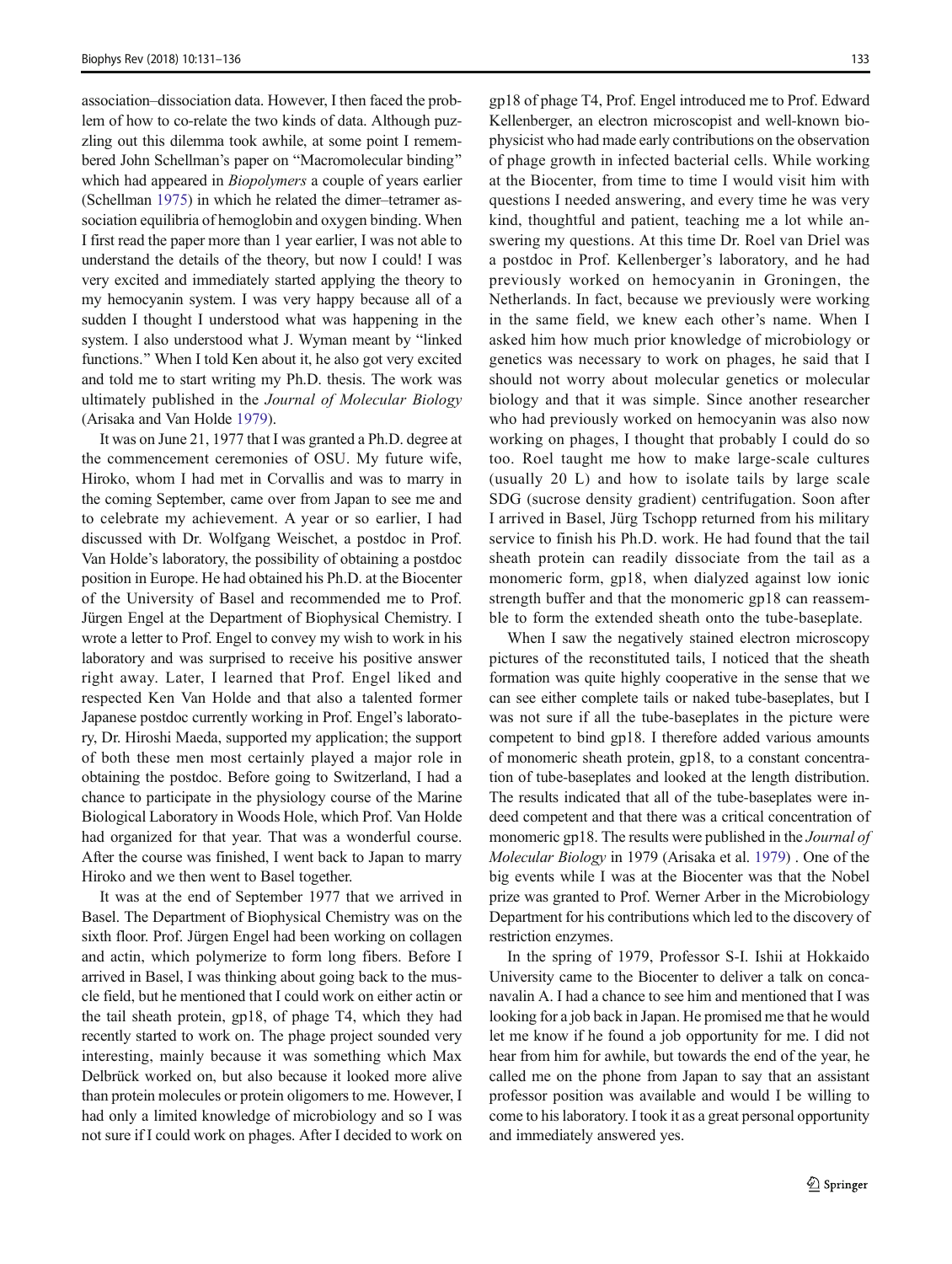In the beginning of April 1980, I flew to Sapporo to take my new post. My wife and our 1-year old son had returned to Japan some weeks earlier and waited for me in Sapporo. I had believed that once in Prof. Ishii's laboratory I would be working on the protease that was the focus of his laboratory. However, he mentioned that if I would like to continue my work on the tail of phage T4, then I may continue working on phage. I later learned that in 1963 he was the first person to discover that R-type pyocin, a bacteriocin from Pseudomonas aeruginosa, had the same shape as the contractile tail of phage T4. I was very happy to continue working with the tail of phage T4. In 1980, Kao and McClain at the University of Wisconsin reported that the experimental phenomenon "lysis from without" was caused by the lytic activity of gene product 5 or gp5 (Kao and McClain [1980\)](#page-5-0). Then, Duda and Eiserling [\(1982](#page-5-0)) subsequently reported that guanidine hydrochloride treatment of the tube-baseplates resulted in detachment of the tube from the baseplate. Based on our observations of our experimental system in which we isolated the tube-baseplate, treated it with 2 M guanidine hydrochloride and then determined in which fraction the lytic activity resided, it turned out that the lytic activity was neither in the tube nor in the baseplate, but in the supernatant and that the molecular weight was 42 kDa, which was consistent with the molecular weight of gp5 as known at that time. Apparently, gp5 dissociated from the tube-baseplate. We had isolated the lytic enzyme and showed that it had N-acetyl muramidase activity, the same activity as the T4 lysozyme (also known as gpe). The results were published in the Journal of Virology in 1985 (Nakagawa et al. [1985\)](#page-5-0).

At that time, crystallization and structure determination of phage proteins were beyond my wildest dreams. Many tail proteins were sticky when isolated and tended to make aggregates unless other tail proteins were present and able to bind to the protein. gp18, for example, spontaneously formed the socalled polysheath, the conformation of which resembles the contracted sheath. Believing that the atomic structure of the tail proteins would not be solved before I retired (which turned out to be wrong!), my colleagues and I carried out a couple of experiments in which we mapped the mutation sites of gene 5 and gene 18 mutants (which I had collected from the original authors) and differential chemical modifications of gp18 to identify the contact residues of the subunit. Gene 5 mutants included ts (temperature sensitive) and hs (readily inactivated by heat) as well as am (amber stop codon), mutants and gene 18 mutants included ts, cs (cold sensitive), hs and CBW (carbowax-resistant) mutants as well as am mutants. The determined mutation sites were later mapped onto the threedimensional (3D) structure of gp5 and gp18 when the 3D structures were eventually elucidated and this helped us to understand the relationship between the phenotypes and the mutations (Takeda et al. [1998](#page-5-0)). Differential chemical modification of gp18, the sheath protein, was performed using

monomeric gp18 and the tail to determine which residues were at the subunit–subunit or subunit–tail-tube interface (Takeda et al. [2004\)](#page-5-0).

In 1990, when Professor Ishii retired, I moved from Hokkaido University to the Tokyo Institute of Technology (TIT) where I remained for the rest of my career, first as an Associate Professor and later as a full Professor. Around the time of moving from Hokkaido to Tokyo, I attended a couple of biennial phage meetings in the USA. One of these was the Phage Biology Meeting (originally called the T4 Meeting) that was successively organized at Evergreen State College by Elizabeth Kutter; the topics included not only assembly, but also replication, transcription and translation. The other meeting was the biennial Phage/Virus Assembly Meeting (originally Phage Assembly Meeting), the location of which depended on the organizers.

At that time, many phage researchers were leaving the field of bacteriophage and starting work on either animal or plant viruses. One of the leading scientists at that time in the assembly field was Prof. Johathan King at the Massachusetts Institute of Technology who emphasized that the target of the next era in our field would be that of supramolecules and that phage would be the ideal target. He also encouraged us, young researchers (at that time, I was still young) to collaborate with X-ray people and not wait until X-ray people became interested in your system; rather, he urged us to crystallize the protein or protein complex of interest ourself and bring it to the X-ray people. Then they would most certainly be interested, he emphasized. However, at that time the field of structural biology of phage appeared to me to be still too far away. It took me 10 more years until I seriously thought about a project inf structural biology.

In 1994 our laboratory at TIT acquired a modern type of analytical ultracentrifuge, the Beckman Coulter XL-A. It very quickly became an important tool for analyzing protein complexes in solution. Three years later, I encountered Dr. Allen Minton through the RASMB (Reversible Association in Structural and Molecular Biology) internet forum when I asked some question concerning solution interaction and he replied to my question. We soon started to communicate with each other which led to my inviting him as a visiting professor for 3 months in 2001 at TIT.

It was in 1996 at the FASEB meeting of the Phage/Virus Assembly Meeting in Saxtons River in Vermont that I met Prof. Michael Rossmann for the first time. After my talk on the study of tail proteins, he came to me and mentioned that my system was interesting and that if I wished, we could collaborate. I was very excited to hear such as proposal from such a great figure as Michael Rossmann in the structural biology field. It was a fateful encounter. At that time he had two Russian students, Petr Leiman and Victor Kostychenko, working in his laboratory who had also worked in Vadim Mesyanzhinov's laboratory in Moscow. Vadim and I knew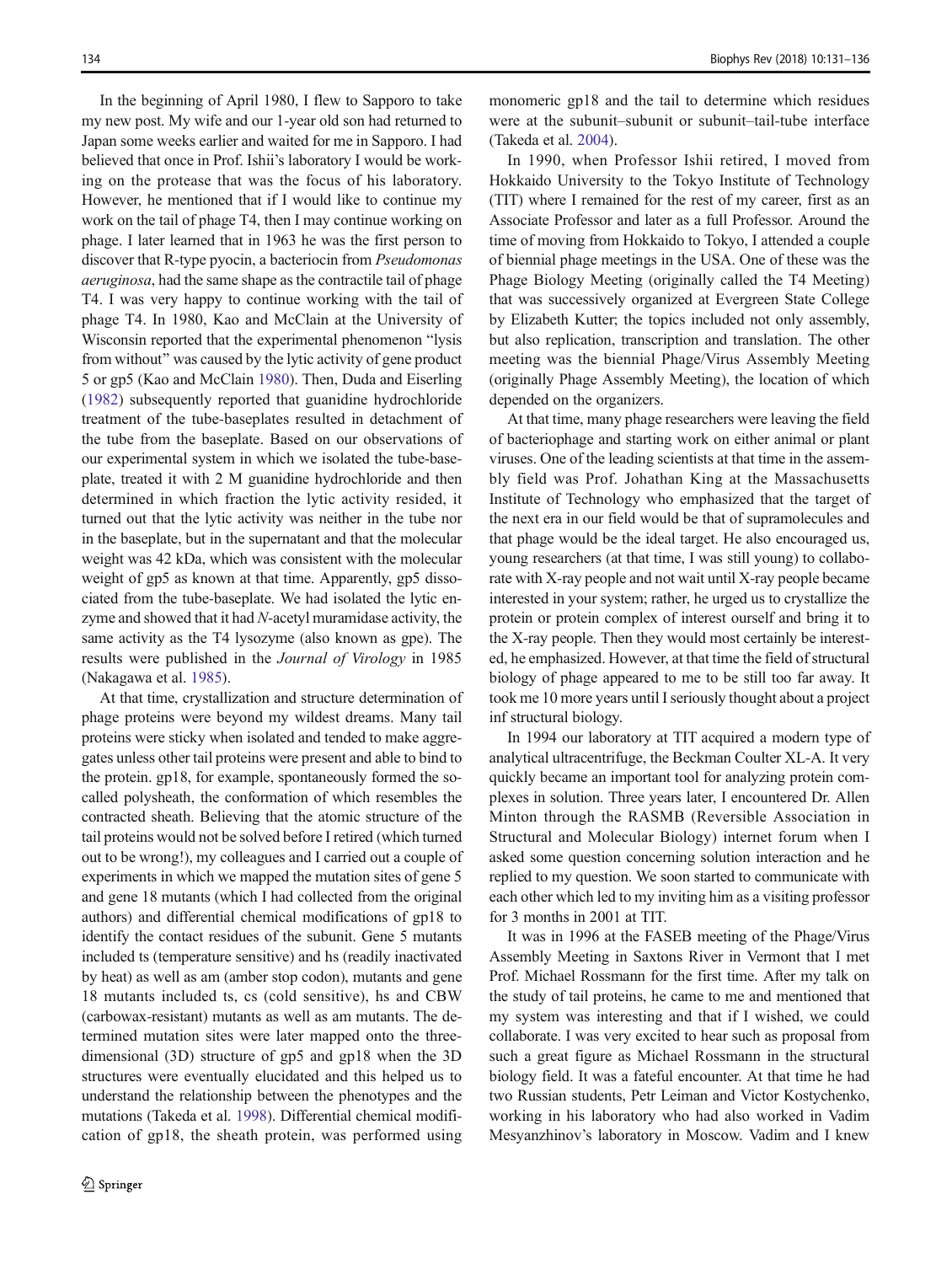each other already and were good friends. We had once met at the Biocenter in Basel when he was visiting from Moscow. He had previously held a postdoc position in Prof. Kellenberger's laboratory and continued to visit the Biocenter from time to time after he had left. Soon after my encounter with Michael Rossmann, a student, Shuji Kanamaru, came from Prof. T. Imoto's laboratory at Kyushu University to start as a D.Sc. student in my laboratory on the topic of the gp5 protein. He obtained his Ph.D. in 1998 and went to work in Prof. Rossmann's laboratory as a postdoc. It was then that the real collaboration between our two laboratories started. By this time the nucleotide sequence of gene 5 had been reported by Gisela Mosig and collaborators, which indicated that gp5 has a lysozyme domain in the middle of the gene and that the Cterminal domain had a curious repeating sequence of VXGXXXXX. Originally, we thought that the curious repeats were not so important because this fragment was cleaved off anyway upon "maturation," but it turned out that the Cterminal domain is retained in the tail lysozyme complex (Kanamaru et al. [1999](#page-5-0)). The significance of the role of the C-terminal domain became evident when the 3D structure of the tail lysozyme complex was solved in 2002.

In 2001, I had the opportunity to organize an international conference, the 7th Keihanna International Conference on Molecular Biophysics: New Approaches to Solution Interaction of Biological Molecules, to be held in July 27– 29, Keihanna, Kyoto, Japan. Upon consultation with Allen Minton regarding whom I might invite to give a talk as an AUC (analytical ultracentrifugation) expert, he recommended Dr. Peter Schuck, also from the NIH. Peter Schuck accepted the invitation and was one of the invited speakers. I was very much impressed by his presentation at the meeting on the use of SEDFIT, an analysis suite developed by Peter. SEDFIT has changed the field of AUC to a great extent due to its ability to derive the sedimentation coefficient distribution [c(s)], and it has become a standard method of analyzing AUC data. Since then I have attended his workshop twice to learn how to use the software.

Shuji Kanamaru had brought with him the expression system of gene 5 to Prof. Rossmann's laboratory and was soon successful in crystallizing gp5. The structure was eventually solved and found to have a triple-stranded β-helix in the Cterminal repeat sequence region. Apparently, the C-terminal needle plays an essential role in making a hole in the outer membrane of the host cell by "digging" a hole so that the lysozyme domains are able to approach the peptidoglycan layer, thereby allowing the tail tube reach the inner membrane. The result was published in Nature (Kanamaru et al. [2002](#page-5-0)). In 2006, Rossmann, Arisaka and Mesyanzhinov were successful in obtaining a HFSP (Human Frontier Science Program) grant which lasted 3 years.

The bacterial Type 6 secretion system (T6SS) translocates protein toxins from the cytosol to a target cell by means of a syringe-like supramolecular complex resembling the contractile tail of T4 phage. VgrG proteins, which are the homologs of the phage gp27-gp5 cell-puncturing complex, are considered to be located at the tip of the bacterial T6SS apparatus. Kazuya Uchida, another Ph.D. student in our laboratory, overexpressed and purified VgrG1 of Escherichia coli O157 and found that it formed a trimer in solution and that it is rich in β-structure. We also solved the crystal structure of the trypsin-resistant C-terminal fragment of E. coli O157 VgrG1 (VgrG1C<sup>G561</sup>) at 1.95 Å resolution. VgrG1C<sup>G561</sup> forms a three-stranded antiparallel β-helix which is structurally similar to the β-helix domain of the central spike protein (gp138) of phi92 phage, indicating a possible evolutionary relationship (Uchida et al. [2014](#page-5-0)).

Between 2012 and 2017, Moh Lan Yap, a former student who obtained her Ph.D. in our laboratory, was a postdoc in Michael Rossman's laboratory. She reconstructed a baseplate structure from seven wedge proteins and crystallized and determined the atomic structure of the baseplate by both X-ray crystallography and cryo-electron microscopy. The molecular weight of the complex was 3.3 MDa. It was surprising and interesting that the resolution of the structure from cryoelectron microscopy exceeded the resolution determined by X-ray crystallography (Yap et al. [2016](#page-5-0)).

I retired from TIT in 2014, delivering my "Last Lecture" in March to a theater containing around 200 people, many of them my scientific colleagues and former students. From my current perspective, looking back at my 40 years of research, a couple of things are apparent. First, at each turning point in my career pathway, say, from my Masters course at the University of Tokyo to my Ph.D. at the Graduate School at Oregon State University to my Postdoc at the Biocenter of the University of Basel and so on, I always experienced invaluable encounters with other scientists that helped to determine my future direction. Secondly, collaborations have been extremely important and fruitful in my research, through which I was able to positively extend my research area. In many cases, collaborations turned into good friendships, for which I feel very fortunate. I cannot list all of the names here, but I am sure they know who they are. Last (but not least) I would like to acknowledge the collaboration with the hard working graduate students in my laboratory, which was the driving force for much of my research and for which I would like to express my deepest and sincerest gratitude.

Acknowledgments My mentors, Koscak Maruyama, Haruhiko Noda, Ken E. Van Holde and Jurgen Engel had a tremendous influence on the direction of my research. Encounters with a number of eminent scientists, including Michael G. Rossmann, Allen P. Minton, Peter Schuck, Fred Eiserling, Betty Kutter and others, provided me with great scientific benefits through discussions and collaborations. I would also like to greatly acknowledge the efforts of many former students in our laboratory.